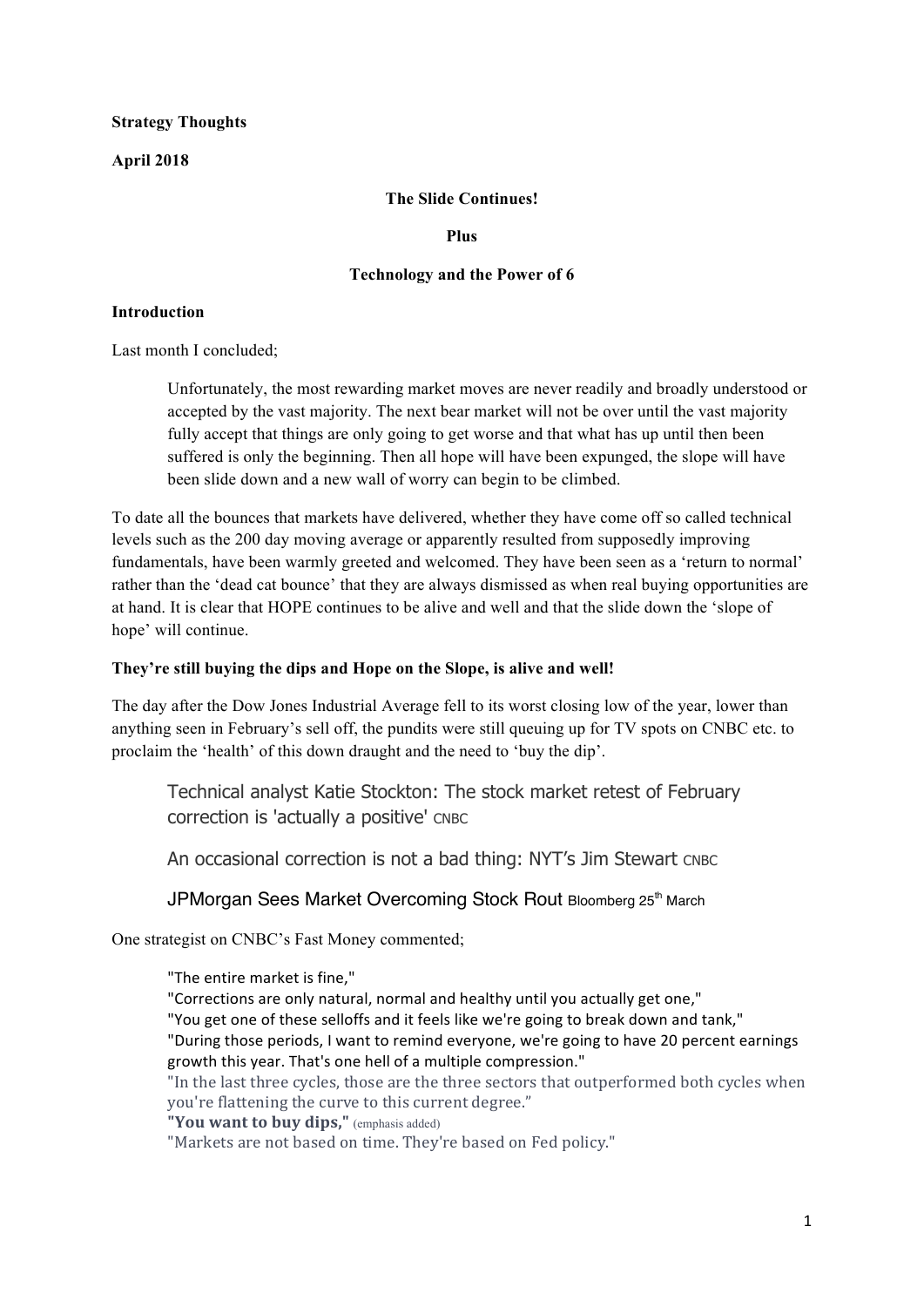So everything should be fine, because Fed policy is becoming less aggressive and earnings are set to rise. It would be nice if there were a neat cause and effect relationship between earnings and the stock market, or even earnings estimates and the stock market. There isn't, and there isn't such a relationship between Fed policy and interest rates and the market. If there were we would all know where the market was headed, but it would never move, we'd all be on the same side. Markets move as a result of surprises and disappointments. As long as hope remains the dominant emotion the risk of disappointment is far higher than the possibility of a surprise.

The markets have apparently been selling off for a multitude of reasons ranging from the fear of trade wars through to the troubles in the tech sector, particularly Facebook. However, even though these fears are getting a lot of air time virtually all the commentary highlights the reasons not to panic and why there should be hope.

On trade the following calming comments were included in a Reuters article titled;

### **Little sign of trade war panic in European equities**

- "investors think Trump's tariff moves are a negotiating tactic to secure better terms with the European Union, China and NAFTA partners "as opposed to a particular desire to ratchet up on actual tariffs per se"."
- Goldman Sachs said we are "probably approaching peak trade risk in the near-term", while Citi analysts reckon the recent growth in world trade will overcome the impact of tariffs.
- "For now, our base case is for moderate increases in global protectionism and for these to mostly remain targeted at specific sectors," they wrote.
- Shares in European industries in the firing line of a potential trade war took a hit on March 2 after Trump proposed the steel and aluminum tariffs, and steelmakers have continued to weaken.

And then in the immediate wake of the third largest points gain ever in the Dow Jones Industrial Average, albeit after the worst week in two years, hope that a trade war would be averted was obvious;

## **Stocks surge as trade-war fears ease; it's their best day in more than two**

#### **years** LA Times 26th March

It seems to be a similar story with Facebook, where hope that everything will work out ok in the end is clearly dominating fear of further down draughts;

### **Facebook- buy the dip!**

Facebook suffered its first hiccup of the year in mid January when the stock fell 4%. This minor



decline was greeted as a great buying opportunity.

> Wall Street analysts say buy Facebook dip because newsfeed change lowers regulation risk CNBC 16<sup>th</sup> Jan

Since then the turmoil in markets, and particularly in Facebook has only increased.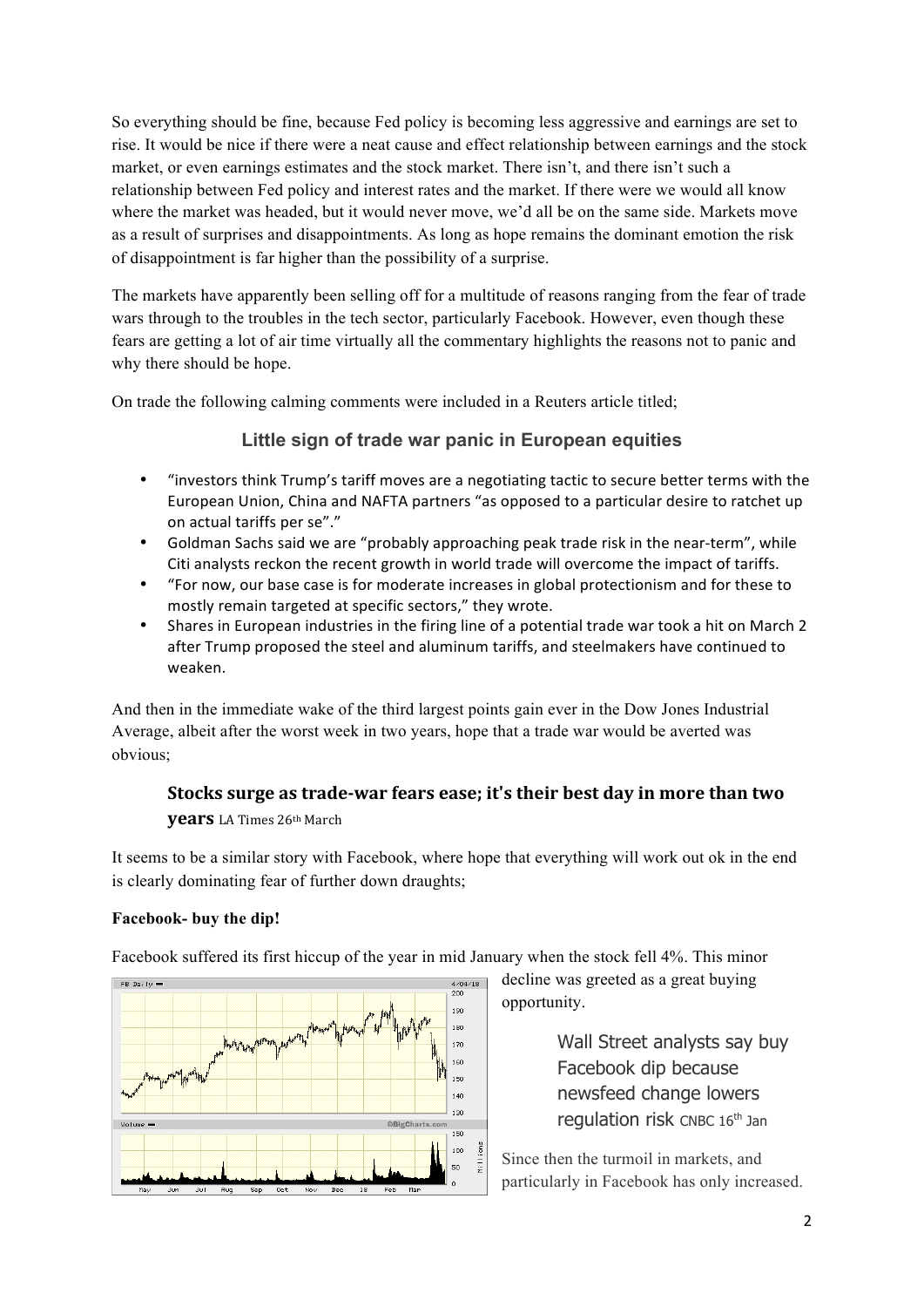By the  $20<sup>th</sup>$  March the stock had fallen more than 15% from its all time high recorded in early February but still its stock price was seen as 'extremely compelling'!

Wall Street analysts sticking by Facebook, say buy the dip for the 'extremely compelling' valuation CNBC 20<sup>th</sup> March

On March 26<sup>th</sup> The Motley Fool wrote an article that appeared on Yahoo Finance titled;

## **Can Facebook Stock Bounce Back After Last Week's 14% Drop?**

The conclusion was a resounding YES.

Wall Street, for the most part, sided with Facebook. Most analysts think the sell-off presents a buying opportunity.

Sam Kemp at Piper thinks the saber-rattling will pass. He recognizes that the dot-com behemoth could've done a better job of securing user data, but he thinks the long-term relevance of the scandal will be minimal. He is sticking to his overweight rating and \$210 price target.

Ken Sena at Wells Fargo thinks CEO Mark Zuckerberg's response, criticized by some as coming too late, was reasonable. He believes the mandate to ensure user privacy is genuine and sees it as a constructive first step for Facebook. He's also sticking to his bullish outperform market call on the stock.

The rationlsation of why one should not worry were beautifully summed up in a Bloomberg article on  $27^{\text{th}}$  March:

"It's important to remain cool," said Walter "Bucky" Hellwig, Birmingham, Alabamabased senior vice president at BB&T Wealth Management, who helps oversee about \$17 billion. "I keep the checklist of things that went wrong during the financial crisis, and I look at it from time to time to see where we stand. We're nowhere close."

Naturally this seems sensible, measured and logical, however, one has to think back to just when "Bucky's" checklist would have been ticked back during the financial crisis. It would not have been in the early stages of what ultimately became known as the financial crisis. It would only have been fully checked off once markets were already down something like  $30 - 40\%$ , certainly not during the first ten and a bit percent sell off. During that stage of what became the crisis, despite growing evidence of the magnitude of write offs being taken by major banks in early 2008, misplaced hope was the dominant theme in mainstream commentary, an example of which I highlighted in early 2008.

The hope continued amid further write downs into January when Anatole Kaletsky wrote in the  $FT<sup>+</sup>$ 

### **"Goodbye to all that; the worst is over for the global credit crunch"**

Unfortunately, we now know just how misplaced that hope was as the financial crisis and accompanying bear market had in fact only just begun.

### **The Ultimate Hope! Earnings**

This time around the supposed catalysts for the stock market peak and correction to date are obviously different but so far the 'hope' is just as strong as was seen in early 2008, and it is not just hope that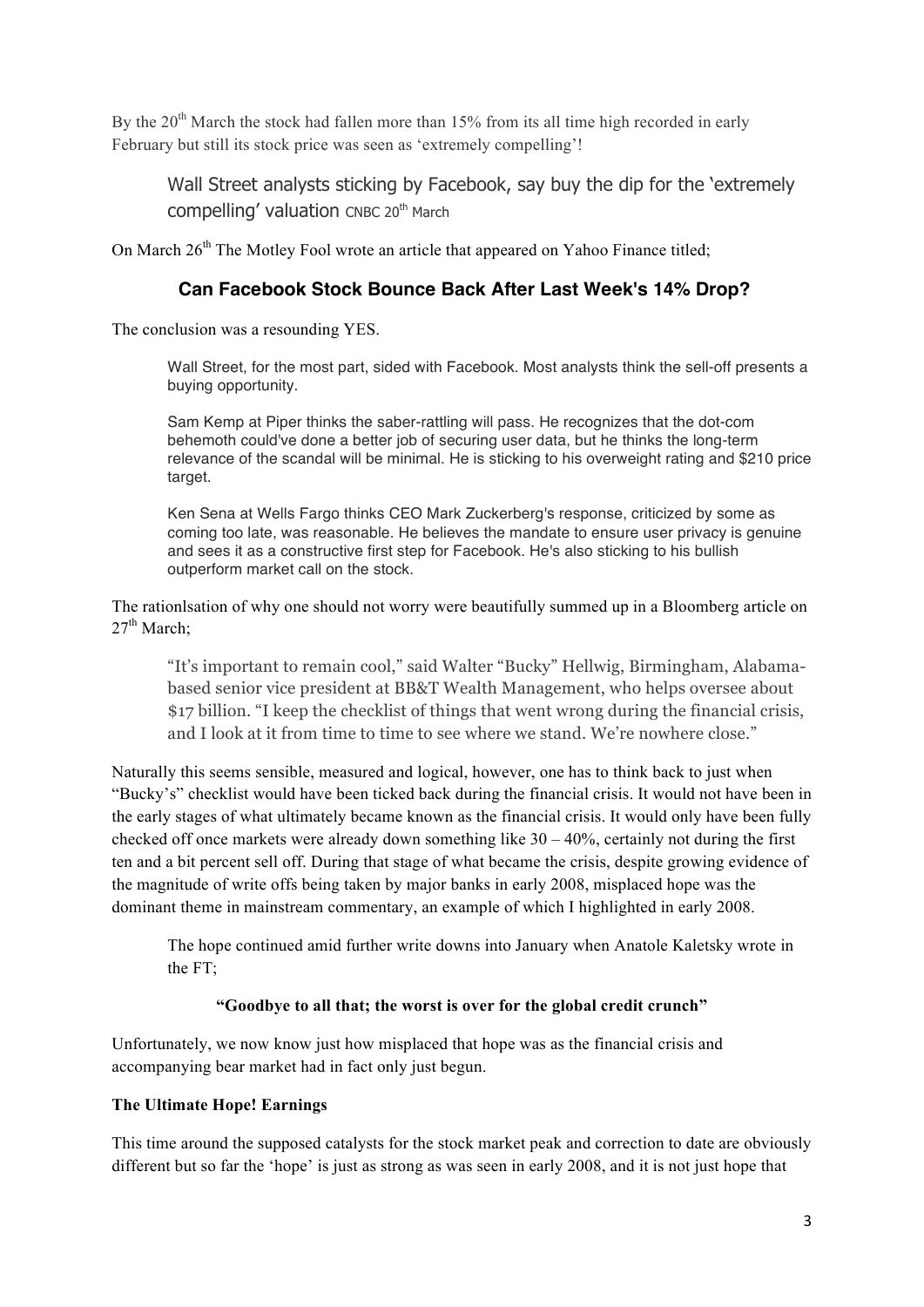Facebook can get through this set back. In fact the biggest hope, and therefore the one with the greatest potential for disappointment, is earnings. The vast majority of bullish commentary early in the year, and so far through this correction, has been based upon the strength of both the US and global economy and, particularly in the US, the expected strength in corporate earnings, especially after the windfall of tax reform. This hope has been reflected in numerous media headlines, including;

# **Wall Street investors hope for unusually strong results** 2nd April 2018

**NEW YORK:** Nervous stock investors are hoping an unusually US strong earnings season can restore some of the optimism that characterised equity markets last year.

**Earnings season could stop the 'bleeding' on stock markets: Nuveen strategist** 31st March 2018

### **Earnings hold key to positive market outlook 31st March**

At the end of March Factset commented on the current outlook for earnings;

## **Record-High Increase in S&P 500 EPS Estimates for Q1 2018 and CY 2018 During Q1**

Their report went on to point out;

In fact, the first quarter of 2018 marked the largest increase in the bottom-up EPS estimate during a quarter since FactSet began tracking the quarterly bottom-up EPS estimate in Q2 2002. The previous record for the largest increase in the bottom-up EPS estimate was 4.8%, which occurred in O<sub>2</sub> 2004.

Such optimism, the ease with which sell offs continue to be seen as an opportunity rather than a harbinger of worse times ahead, and the dominance of hope should all be seen as cautionary flags, not a signal that everything is in fact getting back to the so called 'normal' of 2017.

Finally, in early April, after the Chinese responded to The US's trade tariffs and prompted another short lived sell off, the headlines once again focussed on 'hope'.

**Barclays boss Staley sticks to hope of averting trade wars Bank chief says** jousting' between US and China should 'remain a side issue'

And on the same day Bloomberg ran;

## **Wall Street Analysts See Room for Less Trade-War Worry**

When a real long term buying opportunity does arrive such headlines will be nowhere to be found, hope will have been replaced by outright gloom regarding the economy and possibly even disinterest in the stock market. We are clearly along way from anything like that yet!

### **Technology and the Power of 6**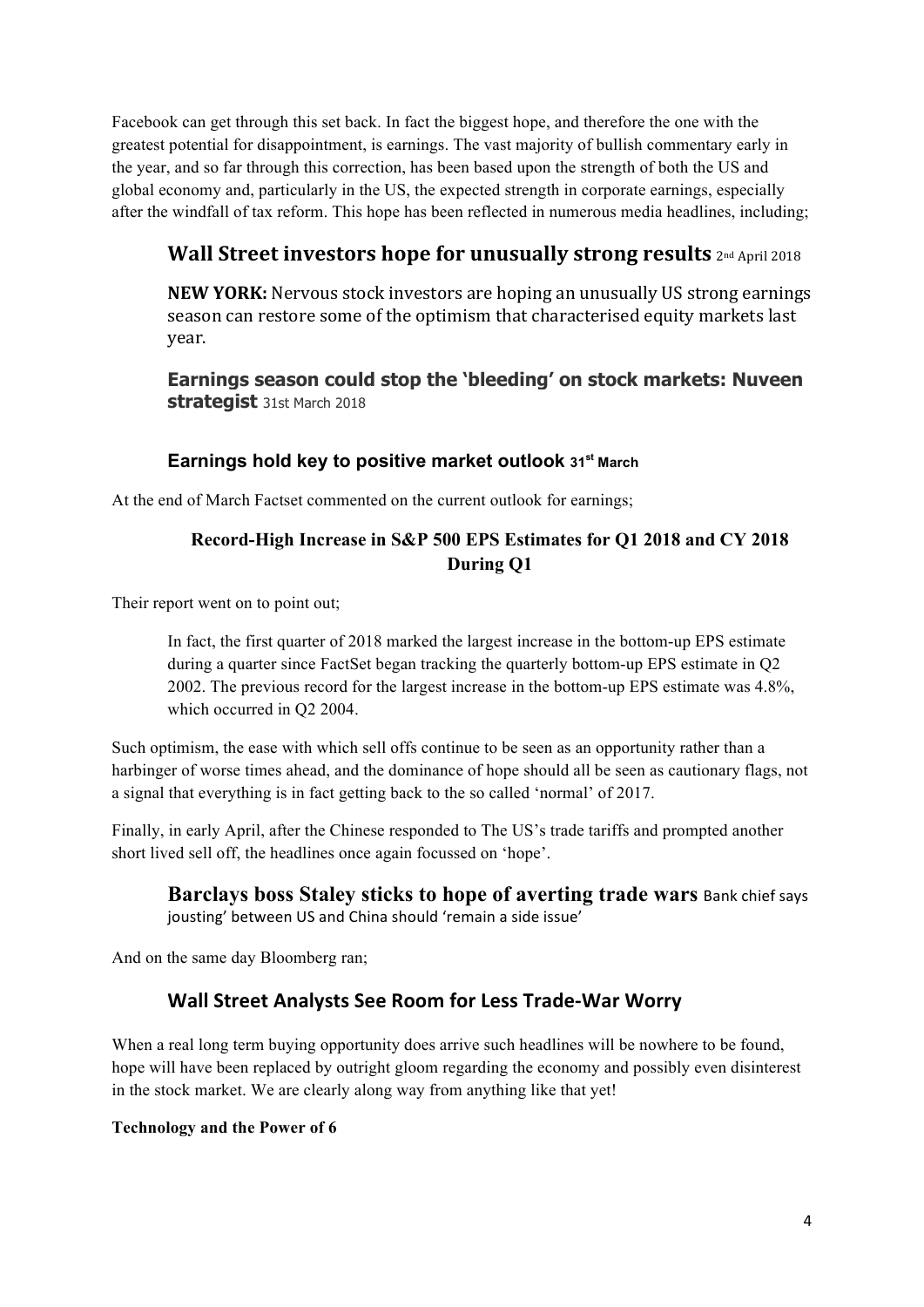Moving away from the emotional backdrop to the market currently I was recently prompted to revisit something I wrote over ten years ago, in October of 2007, by the parabolic rise in the NASDAQ and the accompanying mania for so called FANG stocks, Facebook, Amazon, Netflix and Google (Alphabet). That article from 2007 was titled "The power of SIX, or, How Big Can Bubbles get? The primary aim of that article was to highlight just how manic things had become in the Chinese stock market. I wrote;

Now that the US housing bubble has burst the "bubble seekers" of the world's attention has shifted to China.



As the chart above shows Chinese A shares have been on an incredible run over the last two and a half years and are now up six fold from their low point. The ride up has been relatively smooth and the major February 'hiccup', when the market fell 9% in one day triggering a fall of 416 points in the US and the worst falls of the year in most other markets, is virtually invisible as the market has more than doubled since then.

Whether or not this phenomenal rise is a bubble or not is obviously highly debatable, however, the anecdotal evidence around the number of retail investment accounts being opened and the types of individuals opening those accounts does sound a little like the late twenties in the US when bell hops and shoe shine boys were giving stock tips. Naturally there are plenty of commentators who will counter those sorts of observations with the actual numbers coming out of China for both economic and corporate earnings growth. Only time will tell whether or not this is a bubble about to burst or only the beginning of something really big.

There may still be some doubters about the Chinese market but there doesn't appear to be any room for doubt about China in the corporate world, as Vitaliy Katsenelson wrote in one of his columns last month;

### *"Currently companies emphasise their China strategy on their conference calls, in a similar fashion as companies were emphasising their internet strategies in the late 90's."*

Attempting to identify a bubble, or its peak, has obviously been a very dangerous investment strategy, however, some insights as to how much further the A shares juggernaut could roll may be gleaned from studying previous bubbles.

The article went on to review a number of previous historic investment bubbles including The South Sea Bubble, The New Zealand market ahead of the 1987 crash, gold up to 1981, the Dow from 1921 to 1929, the Nikkei up until 1989 and the Hang Seng index up to its peak in 1994. All of these bubbles shared characteristics of a parabolic rise accompanied by greater and greater conviction on the part of investors as to why the acceleration upwards should continue and all preceded severe bear markets of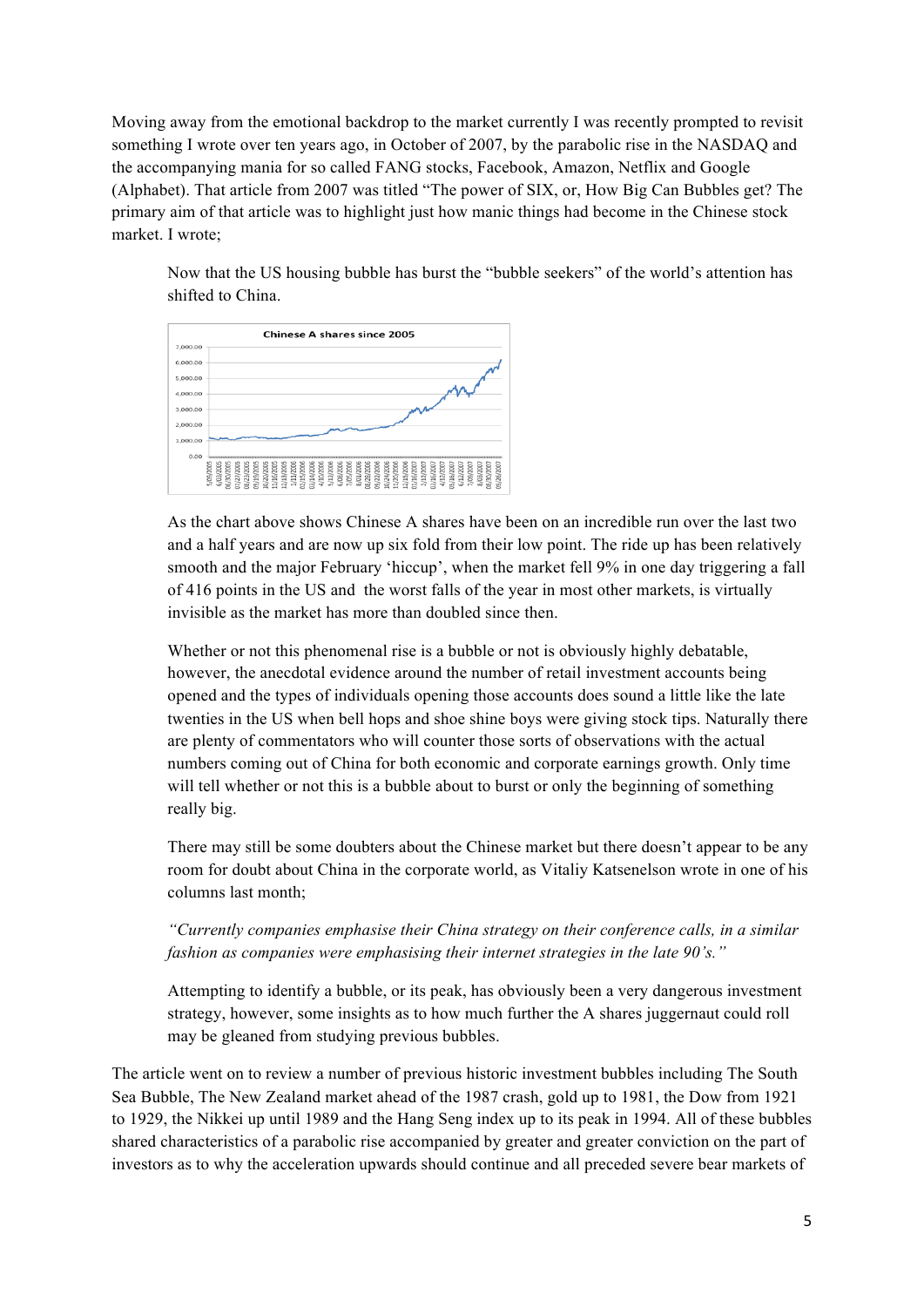50% or more. They also shared an almost uncannily similar degree of appreciation. All of them rose, from their previous bear market lows, by almost exactly 500%, a six fold increase in price. A couple of examples are the Dow in the 1920s which rose from 64 to 386 (384 would have been an exact six fold rise) and the Nikkei's rise from 6,849 in 1982 to 39,000 seven years later, just a few percent short of an exact six fold rise.

Remarkably, the timing of that article in 2007 could hardly have been better as the Chinese market peaked out on October  $16<sup>th</sup> 2007$  at 6,429, almost exactly six times its bear market low of 1,050, and then endured a bear market lasting little more than a year but falling more than 70% in value.

In that article I pointed out;

*"it is hard to find an example of a market that has enjoyed an increase of more than six times without suffering a major bear market, and for those that have, the ultimate high has usually occurred in a brief blow off within weeks of a six fold increase having been recorded. With this in mind it is easy to conclude that investing after a six fold increase has already been recorded in anything is probably not the most prudent investment strategy."* 

Subsequently I revisited the 'power of six' to pinpoint the manic top in the silver market. In May 2011 I wrote;

At its intraday low, in late 2008, having more than halved over the preceding nine months, silver traded at \$8.46. A six fold multiple of this low point would target silver getting to \$50.76, last week at its intraday high silver traded just fractionally below \$50

A chart for silver throughout 2011 reveals what happened next;



Ultimately, having risen six fold in value over two and half years, silver fell by approximately 70% over the next five years.

Obviously there is nothing magic about six when it comes to the stock market, however, it is intriguing how often such an enormous, and accelerating, appreciation has marked an imminent reversal. Particularly when the market or stocks or asset class that has risen so much has become widely appreciated and followed. Currently, apart from the Bitcoin bubble, which I have discussed a number of times over the last few months, the most widely followed stocks, and those that now have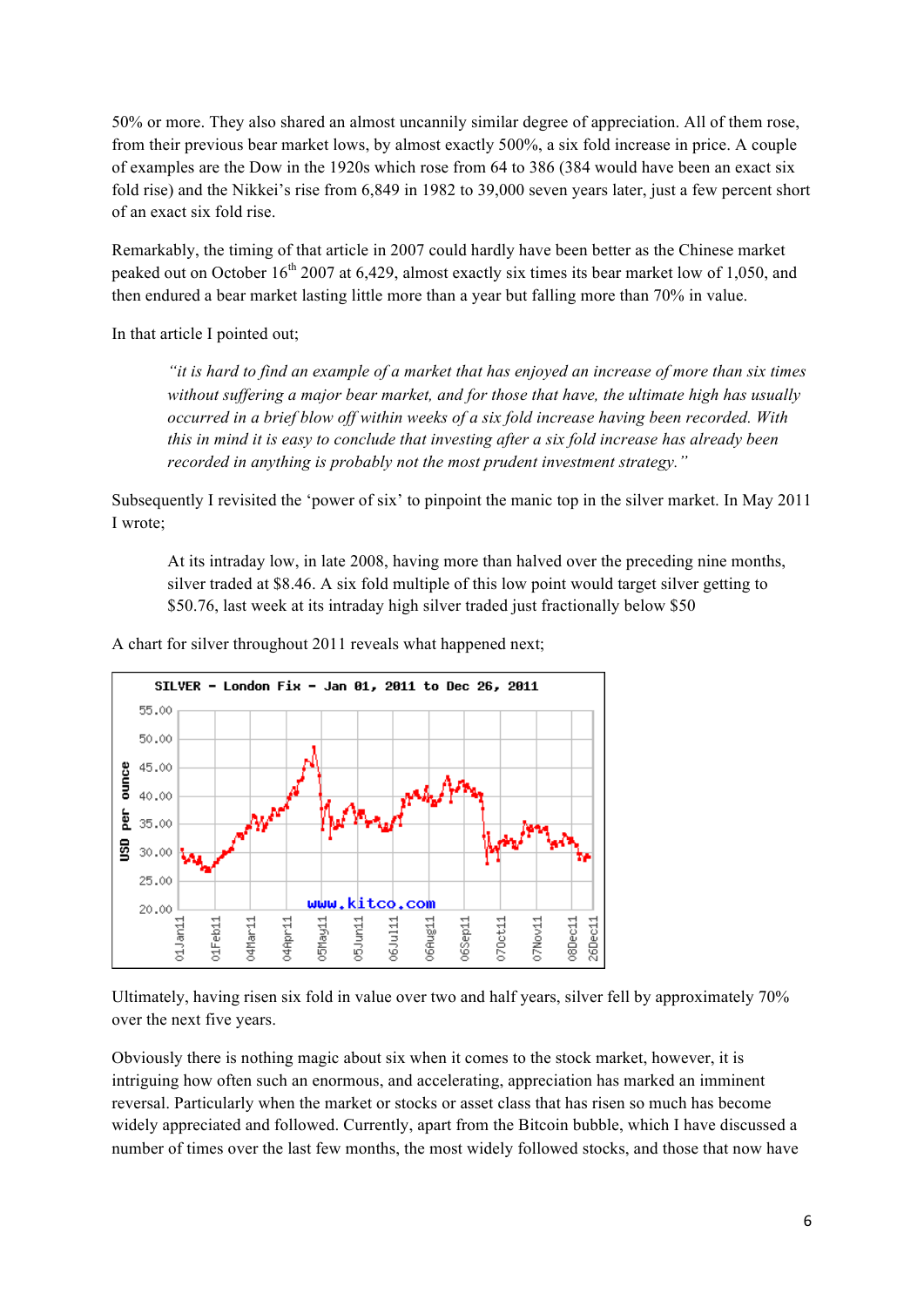the most influence on indices, are the leading technology, or FANG stocks. This influence has clearly been seen in the rapid appreciation in the NASDAQ composite index.



The closing low for this index on March  $10^{th}$  2009 was 1,268.64, from there it has risen in a virtually uninterrupted and accelerating fashion until the most recent market turmoil. An exact six fold appreciation would have targeted 7,611.84. On March  $14<sup>th</sup>$  the index hit an intraday high of 7,637 before reversing and closing at 7,511.

None of this means that the NASDAQ and associated FANG stocks are all going to collapse by 70% or more, however, it is probably sensible, particularly given the rampant hope I have already described to reiterate my comments from ten years ago, "*investing after a six fold increase has already been recorded in anything is probably not the most prudent investment strategy."* 

Finally, on the subject of bubbles bursting, I thought it worthwhile including the following chart produced by Morgan Stanley and reported on by Bloomberg on 20<sup>th</sup> March;

# **Bitcoin Bust Reminds Morgan Stanley of Nasdaq Crash, But Faster**



Source: Bloomberg, Morgan Stanley Research